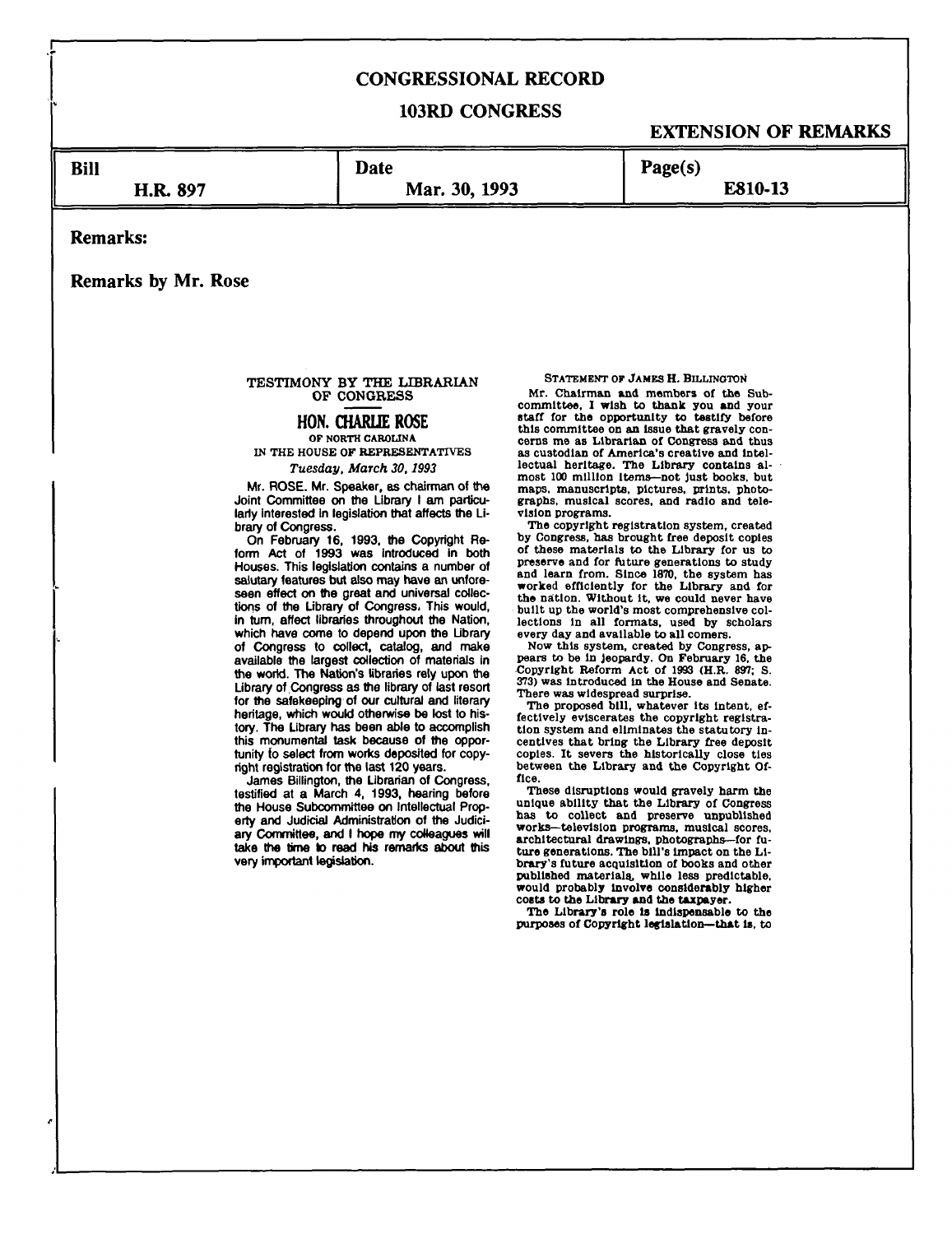promote the growth and exchange of Ideas by making the nation's Intellectual and creative output available for study.

This legislation endangers the ability of the Library to collect copyright materials as thoroughly, as quickly, or as comprehensively across all information formats as it does today. The result will be a less usable, less comprehensive, and more costly record of the nation's cultural and intellectual heritage. Even If adequate measures are taken to ensure that the Library's collections are not diminished by the proposed changes, the bill, in the long run, Is likely to cost the nation much more than Its sponsors say it will save.

In these times of already restricted budgets, I fear the bill will drastically deplete the Library's collections by forcing the Library to purchase (or forego) the broad range of materials that could not efficiently be demanded. Moreover, by removing the Librarian's authority over deposit regulations Issued by the Copyright Office and over the staff of that Office, the bill seriously undermines the Library's ability to control the flow of works that constitute the nucleus of our specialized collections.

Although I take no position on moving the functions of the Copyright Royalty Tribunal to the Copyright Office, I note that the Congressional Research Service's legal experts advise that it Is not a constitutional requirement that the Register of Copyright be a presidential appointee In order to perform the arbitration functions contemplated by the Copyright Reform Act.

Finally,. I am convinced that no major change of the Copyright Law should be undertaken without a full study of its projected Impact on the Library of Congress.

The answers to these Important unresolved questions could only be gained from careful study. The consequences of this measure should be fully known, before Implementation, by the Congress and by all Interested parties.<br>These

points are discussed more fully below:

INTRODUCTION: THE LIBRARY OF CONGRESS AND THE COPYRIGHT OFFICE

ŀ

Copyright functions were placed In the Library of Congress by an act of Congress more than one hundred and twenty years ago. Since that time, the copyright deposit and registration system has not only enhanced the collections of the Library but has permitted greater access to timeless literary and artistic treasures.

The flow of copyrighted material to the Library of Congress encompasses both published and unpublished works. The sweeping range of materials that are copyrighted, has made the permanent collections of the Library of Congress unique In this nation, unrivalled by even the greatest scholarly and public libraries. Because of copyright registrations, the library has been able to assemble In one national collection materials that would otherwise escape preservation or study. To take Just one example, the Library's collections of self-published local histories and genealogical works have made the Library a focal point for research in the history of American families, cities, and immigrant communities. The collections of the Library testify to the cultural diversity so Important to this nation's strength.

The commitment of the Library to transform what would otherwise be a vast warehouse into an organized, accessible panorama of the nation's intellectual and cultural life, makes the Library not Just a beneficiary, but a full partner and vigilant supporter of the creative community.

The mission of the Library of Congress underscores the significance of this partner-

ship. The Library's duties are to assemble "universal collections, which document the history and further the creativity of the American people," and 'to acquire, organize, provide access to. maintain, secure, and preserve these collections" in order to "sustain and contribute to the advancement of thought and knowledge throughout the United States and the world." Without the copyright deposits acquired a result of the present statutory incentives to register, the quality and universality of the Library's collections would be severely compromised.

**I. CONTRIBUTION OF COPYRIGHT REGISTRATIONS TO LIBRARY OF CONORESS COLLECTIONS** 

According to current copyright law, the demand provisions function in collaboration with the registration system. The Library of Congress Is entitled to demand for deposit two copies of all published U.S. works in which a copyright is claimed, but there is no legal basis for demanding the deposit of any unpublished materials. Rather, the Library relies on the copyright registration process<br>to acquire unpublished materials. to acquire unpublished materials.<br>Unpublished works are those works which, by definition, are generally not available for purchase, by this or any other library.

For these reasons, if the Copyright Reform Act of 1993 were to be enacted, the Library no longer be able unpublished copyrighted materials at all. Not only would the distinctive nature of the Library's collections by suddenly truncated, but the nation would lose, both for present and future generations, the right of access to the full range of the nation's cultural and intellectual history and Its expression.

Since the collections that would be lost are of incalculable value, the impact of this provision of the Copyright Reform Act of 1993 can therefore be demonstrated only by offering examples of what might have been lost to the nation, if incentives for registration did not exist. The Library's collections would be diminished had the following types of materials not been registered: First, broadcast, media, that is, all television and radio programming, which are considered unpublished (and would not be subject to mandatory deposit). Second, rare performances of artists such as Martha Graham captured on videotape. Third, Important American photo-graphs of such masters as Richard Avedon and Diane Arbus. Fourth, original music scores of major American artists such as Scott Joplin. And fifth, architectural drawings, which together from an unparalleled record of all aspects of American building design.

#### **n SUFFICIENCY OF MANDATORY DEPOSIT PROCESS**

The proposed legislation would not change current requirements for mandatory deposit of published works. However, the vast majority of materials received now by the Library through Copyright are not obtained by mandatory deposit, but through voluntary registration stimulated by the statutory Incentives of recovering statutory damages and attorney's fees. The success of this voluntary registration procedure shows up not only In the high rate of compliance, but In the very low rate of litigation over copyright Infringements. In FY 1992, over 85 percent of books received via the Copyright Office were registered.

The Impact on the quality of the Library's collections of the proposed radical shift In the source and processing of copyright receipts. Is bound to be great. But we would have to determine (1) the extent of voluntary compliance which the Library could anticipate from publishers: (2) the timeliness of voluntary compliance: (3) the costs to the Library, including the cost of Identifying and demanding publications, and the ability of

the staff to Identify smaller publishers and their publications; and (4) any increased resistance on the part of publishers to the Library's demands, along with the need for increased judicial enforcement of these demands.

For example, based on the latest available data, there presently exist 14,000 publishers of machine-readable works and 48,500 products. Because the Library has already experienced difficulty In claiming these materials, it would be possible to build a collection of machine-readable materials for the Library and the nation only at greatly increased expense, If all the terms of the proposed legislation were enacted.

Extent of compliance. The very existence of a staff at the Copyright Office now dedicated to placing demands with noncompllant publishers Indicates that some noncompliance is, and will be, a factor. A scenario of 100% compliance Is unrealistic. Increasing the workload of the current staff handling deposits and demands, to cover the full range of published materials that are now being registered, would Increase costs significantly. Additional expenditures should also be anticipated to cover the cost of employing additional bibliographers, subject specialists, and others whose Jobs It is to ensure the universality and high quality of the collections. The cost of enforcement would also Increase.

Cost to the Library of new procedures. In addition to the actual costs of supporting an expanded operation to secure Increased deposits and issue demands, there are other costs associated with unknowns such as extent of compliance and timeliness. To give Just one example, the Library has recently Instituted group registration for serials, which allows publishers to register many individual Issues of a serial for a single \$20 fee. In the Law Library, this has resulted In such timely registrations that the Library will be able to cancel Its subscriptions to many expensive looseleaf services without compromising service to Congress. If deposits are not received as timely registrations, the costs of acquiring materials needed for Immediate service to Congress can only escalate.

Another Important area where new costs to the Library can be anticipated is the Library's extensive foreign acquisitions program. The Copyright Law contains provisions which specifically authorize the Library to exchange duplicate materials received via Copyright for other materials needed by the Library. In 1992, the Library sent out approximately 38.000 copies of publications received through Copyright and not needed for the Library's collections, to international exchange partners; in exchange, the Library received foreign publications determined to be needed by the Library, with an estimated value of between \$1.3 and \$1.9 million. If compliance with mandatory deposits Is anything less than current voluntary compliance with registration, the Library's International exchange program would also suffer greatly. A few recent examples of how copyright duplicates have been exchanged for valuable materials for the Library's collections are: First, publications of political opposition parties such as Taiwan's once outlawed Democratic Progressive Party, not available through regular channels; second, documentation of new developments In foreign science and technology, including a complete set of publications of the European Space Agency (NASA receives only a fraction of these); third, opposition publications from the former Soviet bloc; new literary output of the former Soviet Republics and the new republics of Eastern Europe, including hundreds of works from the new republic of Croatia; and other foreign cultural treas-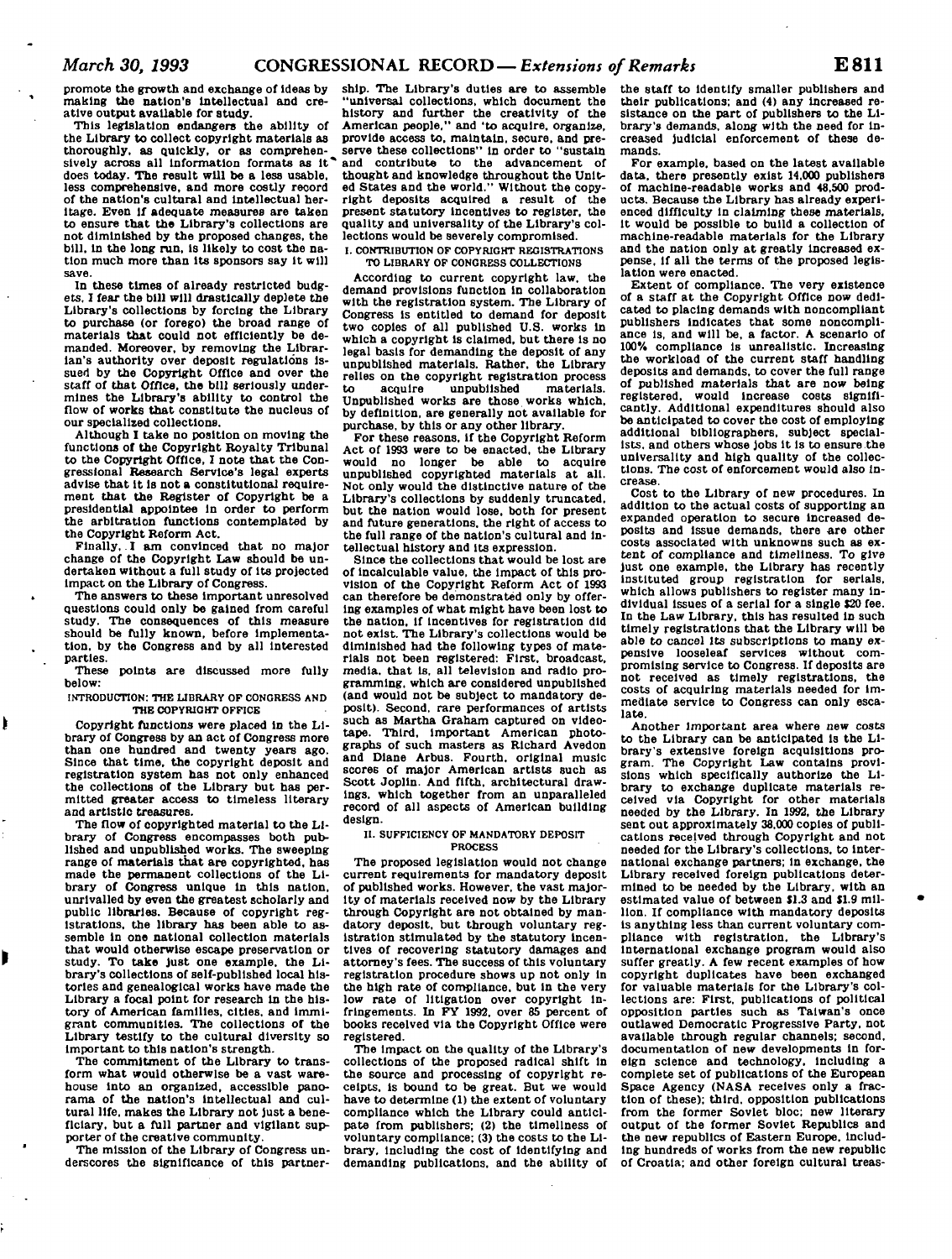**ures such as 74 videos from the State Theatrical Ltbrary in Moscow; and fourth, materials otherwise unavailable for purchase, such as works by tie Japanese Imperial Household Agency, and a rare first edition of Dvorak's opera** *Amrlda.* 

**Legal challenges and resistance to mandatory deposit. The proposed legislation places reliance for copyright acquisitions an man**datory deposit without having examined all possible legal outcomes of doing so. By rely**ing exclusively on the mandatory deposit program, instead of balancing this program**  with the incentives that exist under the car**rent voluntary registration program, the Library's legal experts anticipated at least some increased resistance to demand deposit, and increased need for Judicial enforcement. Should a publisher successfully challenge the constitutionality and the legality of mandatory deposit as the principal means of copyright acquisition, the Library would be left without even the ability to acquire those materials now being registered.**  This outcome would do great *liamage* not **just to the Library, but to the creative community at large, since it is in the overall in**terest of that community that the Library **collect, record, and preserve this national heritage.** 

#### **VI. OTHER PROBLEMS**

**A decreased ability of the Library to acquire published materials would also crimp**  programs where the Library redistributes published materials to the National Library **of Medicine and the National Agricultural Library.** 

**Copyright registration records axe da facto tie** *U.S.* **national bibliography, because they am the mast complete, unedited entries of the products of Americas creativity. Ingenu**ity, and artistic expression. Dirainished vel**uotary oompHaooe wiH severely devalue this**  catalog and hamper future scholarly re**search-**

**IV. IMPACT OF MAKING THE HBOJSTER Of OOPTWGHTS A fKESmCNTSai-AFPOINTrS** 

The Library's ability to collect copy**righted materiafe is Integrally related to the regulations and legal interpretations of the Copyright Office. Under the present Act, as under the 1909 Act, the Copyright Office Is part of the Library of Congress, not an Independent agency. As a consequence, the Reg**ister of Copyrights is an employee of the Li**brary, appointed %y the Librarian, and administers the Office under ttie Librarian's general direction and supervision. Thus, all regulations established by the Register to administer the Copyright Act are by law sub-Jectte the approval of the Lrbrarlan.** 

**At this time, those regulations and Interpretations are Initiated, reviewed, and approved by the Librarian of Congress. For example, the Library, rather than the Copy-right Office, presently determines the format In which various genres of published works must be deposited.** 

**The Copyright Reform Act of 1993 would make the Register of Copyrights a Presl**dential appointee. The amendment would remove the suthority of the Librarian to approve regulations established by the office. **The Library would stlfl nave the authority to ""consult" with the Register before he/she issues regulations with respect to the acqui**sition of transmission programs.

**However, tn most cases, the Librarian would hare no authority over regulations In**  this most important area of the law which **governs the deposit of copies for the Library. This legislation could compromise the commonality of Interests 'between the Copyright Office, the Library, and their constituents, possible to the detriment of all. At a time**  when publishing and communication are ex**periencing technological breakthroughs, It is** 

particularly critical that the interests of the **Library, the Copyright Office, and their constituents, be treated as mutual and complementary. The Library must be able to work hand in hand with the Copyright Office to ensure the continued collection, preservation, and protection of published and unpublished materials. Including the new electronic information media that are making an Increasingly Important contribution to the nation's intellectual heritage.** 

**The Library nas made many reasonable accommodations In response to the needs of the creative community. A good example Is the agreement arrived at by the Library In response to problems encountered by professional photographers in registering their photographs Individually. Several months ago, die Library and the photographers confirmed that collections of photographs may**  be registered using a single registration ap**plication and fee, with copies provided to the**  Library in videotaped form.

**It is important Utat the Library continue to participate in accommodations tiiat are reasonable and workable from the perspective of copyright owners, but which would not compromise the Library's unique collections or its ability to fulfill its mission. To assure continuity, the Copyright Office**  should remain under the authority and su**pervision of the Librarian of the Congress. We see no constitutional necessity to alter the present statutory scheme of appointment**  in order to vest the proposed arbitral func**tions Is the Register as proposed In the Copyright Reform Act of 1993. fl have attached a discussion of this particular Issue in Appendix A to this statement)** 

#### **V. MEKB** *fORSmWT* **PRJOB TO MAJOR CHMMWS IN COPYBiaHT LAW**

The nation's copyright laws have under**gone several major revisions In fast the last twenty-five years. Bach of these revisions has been preceded by thorough stady and planning by many parties in asdlclfatton of expected impacts.** 

**The Copyright Reform Act of 3993 recoamesde a -major revision of the Copyright Law, bat Its assessment of potential impact**  en the Library of Congress collections (as **well as on the Copyrigbt cenuasatity gen**erally) is largely speculative. Before this leg**kdattoa is enacted. Us eosstbie Impact should be examined fatty and openly with all affected parties.** 

**in ©or -rtew. aay study of the potential Impact of the proposed legislation ehawM exaav raa the following sab]eGts: anticipated loss of deposit of unpublished materials, anticipated**  loss of deposit of published materials, antici**pated levels of compliance with mandatory deposit, anticipated costs of enforcing Increased numbers of demands, comparative timeliness of compliance with mandatory deposit and voluntary xeglstrattoa, legal and**  constitutional soundness of mandatory de**posit requirement as the principal means of copyright acquisitions. Increased costs to**  the Library, including staffing, of purchasing **additional materials for collections or for use In exchange and of increased staff, analysis of other national legal deposit systems, future of copyright, Including electronic registration and/or deposit of published and unpublished materials, impact on the library's collections of removing the Librar**ian's authority over the regulations and staff **of the Copyright office, and other financial Implications: could the Library expect to he reimbursed for the costs of Copyright Office overhead and space, oaos it lost copyright deposits?** 

**in short, this legislation, from the Library's point of view, gravely threatens a system which over 120 years has admirably served the Library, the Congress, the cre-**

ative community, and the public interest. At **the very least, serious stedy of its potential Impact Is required so that the public and the Congress may be fully aware of the probable costs. We look forward to working with the committee In any problems in oopyrtght registration that the bill attempts to address. Thank you.** 

**APPENDIX A—NON-NECESSITY OP RE-ESTAFL-**LISHING THE OFFICE OF THE REGISTER OF **COPYRIGHTS AS** *A* **PRESIDEOTIAI. APPOINTEE IN ORDER TO VEST IT WITH ARBITRAL FUNC-TIONS** 

**In remarks accompanying the introduction of H.R. 897, the Copyright Reform Act of 1993.**  139 Gong. Rec. *E237 (daily ed. Feb. 16, 1993)*, **Rep. William J. Haghet indicated that ta**  order constitutionally to accomplish case of the proposal's chief purposes, abolition of the Copyright Royalty Commission, and **have its present functions he performed by**  *ad hoc* **arbitration panels convened by the Register of Copyrights, it is neceesary that the Register he appointed by the President with advice and consent of the Senate la order to avoid conflict with the principles established by the Supreme Court in** *Buckley* **v.**  *Valeo,* **424 U.& 1 il97fl). At present, the Register is appointed by the Librarian of Congress who Is in torn appointed by the president with Senate advice and consent.** 

**"We conclude that the proposed change In**  the current appointive scheme is not con**stltatlonally required.** *Buckiey* **simply requires that any person exercising substantial executive functions pursuant to the laws of the United States must he an "Officer of the United States." While direct appointment by the President would certainly qualify the Register to perform the contemplated arbitral duties, the Present appointment scheme Is also legally sufficient. A brief summary of the legal basis tor this conclusion follows.** 

The Copyright Act, **17 U.S.C.** 1, et seq. (1976), contains various compulsory licensing **provisions which permit the use of copyrighted works without oopyrtght owners\***  permission upon the payment of a fee. The **compulsory fees were originally set by statute la 1936, 17 U.8.C. 11. hot subsequently have been adjusted by the Copyright Royalty**  Tribunal (CRT), 17 U.S.C. 116-116, 2010). The CRT also determines the formula for distribution of royalty fees paid wader the com**pulsory licenses. 37***ISMC116.* 

**The CRT is an Independent agency 1a (he**  legislative branch composed of three mes **bere appelated by the President with the ad**vice and consent of the Senate for seven year terras. 17 U.S.C. 401(a). 302. The CRT is aro**vided with certain support functions by the Library of Congress. 17** *13&C* **696, and performs functions which dovetail with those of**  the Copyright Office, see e.g., 17 U.S.C.<br>111(d)(2) and (3), 119(b). The Library of Con**gress and the Copyright OCttoe, which is a canatitaent part of the library. H U.S.C. 701(a). are also In the legislative branch. The Librarian of Congress Is appointed by the President with Senate ooaoacrence,** *3* **U.SXL 136, and the Librarian in tana appoints the**  Register of Copyrights, the head of the Cour**right Office. 17 U.S.C. TOKai.** 

**In 1988. Congress created a new oampafaory license far secondary trnnnmlminn ef copy-righted works by sateMtte. 17 U.6.C 119. The Initial royalty fee Is established by the stat**ute. 17 U.S.C. 119(b)(1)(B). Thereafter, adjustments are to be made by voluntary negotia**tion or, on falters to agree, through Madtag arbitration by panels convened by the CRT.**  Panel decisions onust be made "on the basis **of a fully decameated written record\*\* and in conformity with factors aettath in itte stat**ute. 17 U.S.C.  $\leftarrow$ X3XC) and (D).

The panel's report may be adapted or re**jected by the CRT. If rejected, the CRT sets**